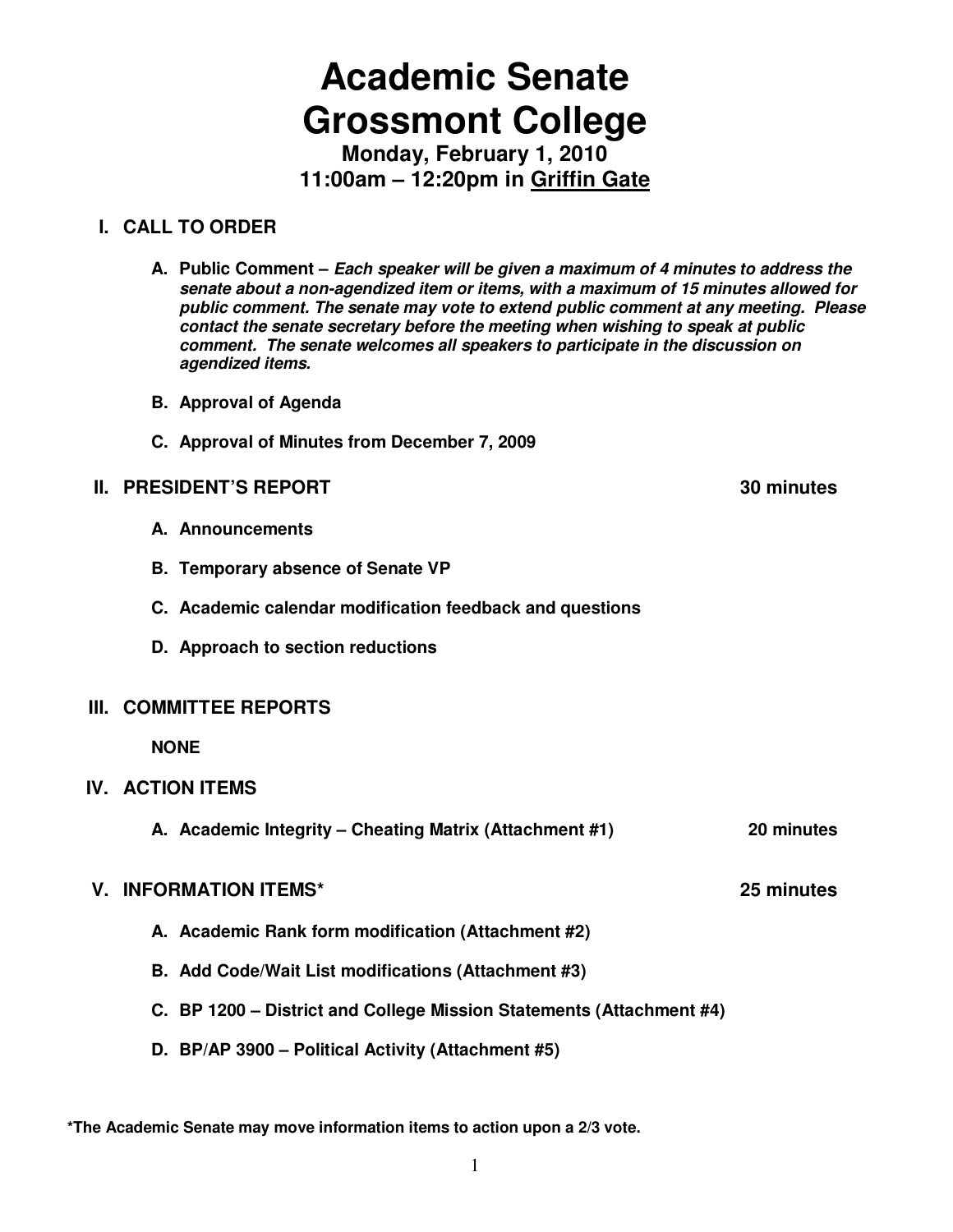# **Academic Senate Grossmont College**

### **Minutes of the Meeting – December 7, 2009**

### **MEETING ATTENDANCE:**

| X | Chris Hill (President)      |                           | Clifton Quinn (CSIS)                      | X | Randy Abshier (Exer Sci/Well)           |
|---|-----------------------------|---------------------------|-------------------------------------------|---|-----------------------------------------|
|   | P.J. Ortmeier (AOJ)         | X                         | Ronald Norman (CSIS)                      |   | Larry Larsen (Exer Sci/Well)            |
|   | Lance Parr (AOJ)            | X                         | Bonnie Schmiege (Counseling)              |   | Virginia Young (Foreign Lang)           |
|   | Tina Young (AOJ)            |                           | Mary Rider (Counseling)                   | X | Sue Gonda (History-Sen Officer)         |
|   | Jennifer Carmean (ASL)      |                           | Cruz Cerda (Counseling)                   | X | Devon Atchison (History-Sen Officer)    |
|   | Jamie Gould (ASL)           |                           | Danny Martinez (Cross Cult Stud)          | X | Angela Feres (History)                  |
| X | Jim Wilsterman (Art)        |                           | Joe Orate (Culinary Arts)                 | X | Priscilla Rogers (Inter Bus)            |
| X | Paul Turounet (Art)         |                           | James Foran (Culinary Arts)               |   | Patty Morrison (Library)                |
| X | Jennifer Bennett (Art)      |                           | Kathy Meyer (Dance) - Fall                | X | Jenny VandenEynden (Math)               |
| X | Israel Cardona (Behav Sci)  |                           | David Mullen (Dance) - Spring             | X | Susan Working (Math)                    |
| X | Gregg Robinson (Behav Sci)  | X                         | George Gastil (P/T Senate Officer @large) | X | Ray Funk (Math)                         |
|   | Rebekah Wanic (Behav Sci)   | X                         | David Milroy (Divisional Senator AHLGC)   | X | Arturo Millan (Math)                    |
|   | Richard Unis (Behav Sci)    | X                         | Eric Lund (Divisional Senator CTE/WD)     |   | Shawn Hicks (Math)                      |
| X | Virginia Dudley (Biol Sci)  |                           | Kirin Farquar (Divisional Senator ESBS)   |   | Evan Wirig (Media Comm)                 |
| X | Michael Golden              |                           | Carla Sotelo (Divisional Senator LR)      |   | William Snead (Media Comm)              |
| X | Michele Perchez (Biol Sci)  | X                         | Lee Johnson (Divisional Senator)          |   | Derek Cannon (Music)                    |
| X | Brian Keliher (Bus Admin)   | X                         | Jane Nolan (DSPS)                         |   | Paul Kurokawa (Music)                   |
|   | Nate Scharff (Bus Admin)    | X                         | Carl Fielden (DSPS)                       |   | Steve Baker (Music)                     |
| X | Linda Snider (BOT)          | $\boldsymbol{\mathsf{x}}$ | Gary Jacobson (Earth Sci)                 |   | Joy Zozuk (Nursing)                     |
|   | Barb Gillespie (BOT)        |                           | Judd Curran (Earth Sci)                   |   | Diane Gottschalk (Nursing)              |
| Х | Andy Biondo (CVT)           | X                         | Oralee Holder (English)                   |   | Christine Vicino (Occ Therapy)          |
| X | Don Ridgway (CVT)           | X                         | Adelle Schmitt (English)                  | X | Zoe Close (Phil/ Rel Studies)           |
|   | Cary Willard (Chemistry)    | X                         | Joan Ahrens (English)                     |   | Bill Hoaglin (Phil/ Rel Studies)        |
|   | Martin Larter (Chemistry)   |                           | Lisa Ledri-Aguilar (English)              |   | Ross Cohen (Physics)                    |
|   | Judy George (Chemistry)     |                           | Sue Jensen (English)                      | X | Stephanie Plante (Physics, Astr. Ph Sc) |
| X | Sheridan DeWolf (Child Dev) | X                         | Chuck Passentino (ESL)                    | X | Shahrokh Shahrokhi (Polit Economy)      |
| X | Claudia Flores (Child Dev)  |                           | Nancy Herzfeld-Pipkin (ESL)               |   | Scott McGann (Polit Economy)            |
|   | Joel Castellaw (Comm)       |                           | Jim Tolbert (EOPS)                        |   | Lorenda Seibold-Phalan (Resp Ther)      |
| X | Jill Carleton (Comm)        |                           | Sylvia Montejano (EOPS)                   |   | Barry Winn (Resp Ther)                  |
| X | Victoria Curran (Comm)      | X                         | Laura Sim (Exer Sci/Well-Sen Officer      | X | Craig Everett (Theatre Arts)            |
| X | Janet Gelb (CSIS)           |                           | Jamie Ivers                               |   | <b>Buth Duggan</b>                      |
|   |                             | $\times$                  | Jim Symington (Exer Sci/Well)             |   |                                         |

### **GUESTS**:

- Beth Smith, Math Department Faculty; Treasurer, ASCCC
- Janet Castanos, Dean-English, Social and Behavioral Sciences & Acting VPAA
- Mary Rider, Transfer Center Coordinator

### **RECORDER**: Rochelle Weiser

### **I. CALL TO ORDER (11:05)**

### **A. Public Comment**

Mary Rider commented that there was concern regarding the perceived emphasis being placed on the area of vocational/workplace preparedness in regards to mission of Grossmont College. This opened a discussion regarding the mission of GC. It was noted that there are generally four parts to the mission; transfer and general education, vocational/workplace preparedness, basic skills, and community education. It was also noted that all areas are being affected by budget cuts and that all of those areas need to be looked at when courses are being cut as they are all important to GC students.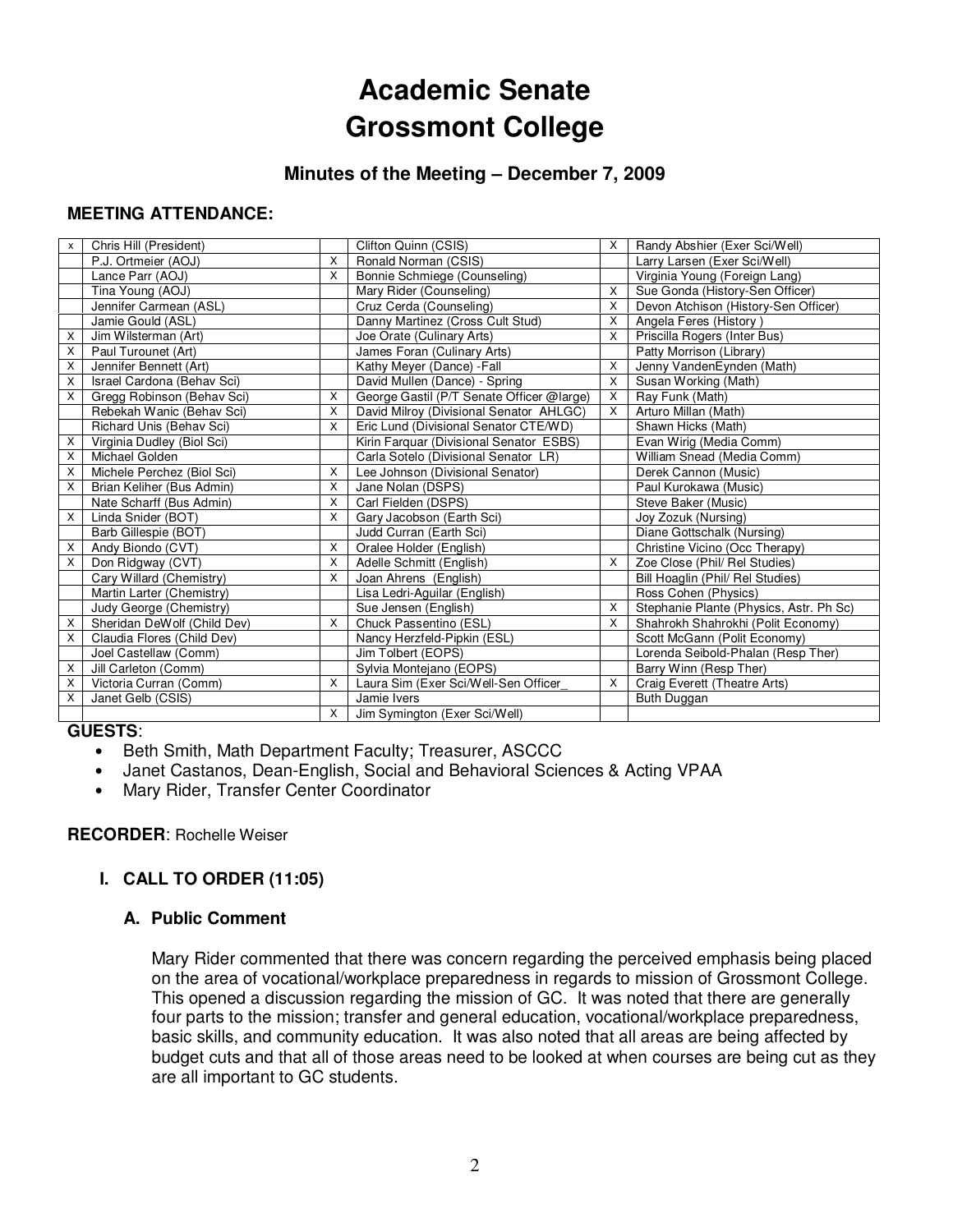### **B. Approval of Agenda**

A motion was made to approve the day's agenda. M/S/U Fielden/Gonda

### **C. Approval of Minutes November 30, 2009**

A motion was made to approve the minutes from the previous meeting. M/S/U Gonda/Robinson

### **II. PRESIDENT'S REPORT**

### A. **Announcements**

Chris announced that new CB21 coding would be taking place for ESL, English and Math. Sue Gonda, Co-Chair Curriculum Committee, is the contact person for the project. She will be working with faculty from ESL, English and Math for faculty input on the coding process.

### **B. Calendar Modification**

Chris began by reviewing the process by which the Academic Calendar is created and modified by the Calendar Committee. She then asked the senators for input regarding a proposed modification that would be coming to the Committee for consideration for the 2011-2012 Academic Calendar. The modification would be to eliminate "finals week" and finals would be administered on the last scheduled day of class. Some of the concerns mentioned were: how would the time be made up; that this would create disparate times for finals (i.e. a 1 day a week class would have a 3 hour final, a 3 day a week class would have a 50 minute final); for some disciplines that take a performance-based final the proposed schedule would create a problem (i.e. not enough time to administer final or enough space for all students on same day); the extra time to prepare for finals is important for students; an entire week of teaching will be lost. There was a suggestion that perhaps the whole calendar needs to be reviewed to look at other possible modifications.

The overall feeling was that perhaps a task force to review the academic calendar as a whole was needed. Chris would carry these ideas and input forward to the Calendar Committee for discussion.

Chris closed by asking if the senators had any more input to please e-mail her.

### **C. Add Code Process**

Chris announced the upcoming DCEC meeting would include the Add Code Process on the agenda. She then asked the senators for their input/concerns regarding this item. Some of the items mentioned were: faculty would like the system to work so that when someone drops from a course the next name on the waitlist moves to the top; if a waitlist is created, once a class has started the instructor in charge of the add codes; would like see earlier drop deadlines; importance of seeing students and giving add codes; students that crash classes are less likely to finish class; students that attend orientation are more likely to finish course; an application deadline would alleviate some of the problems mentioned.

Chris will bring the items forward to the DCEC meeting and then report back to the AS.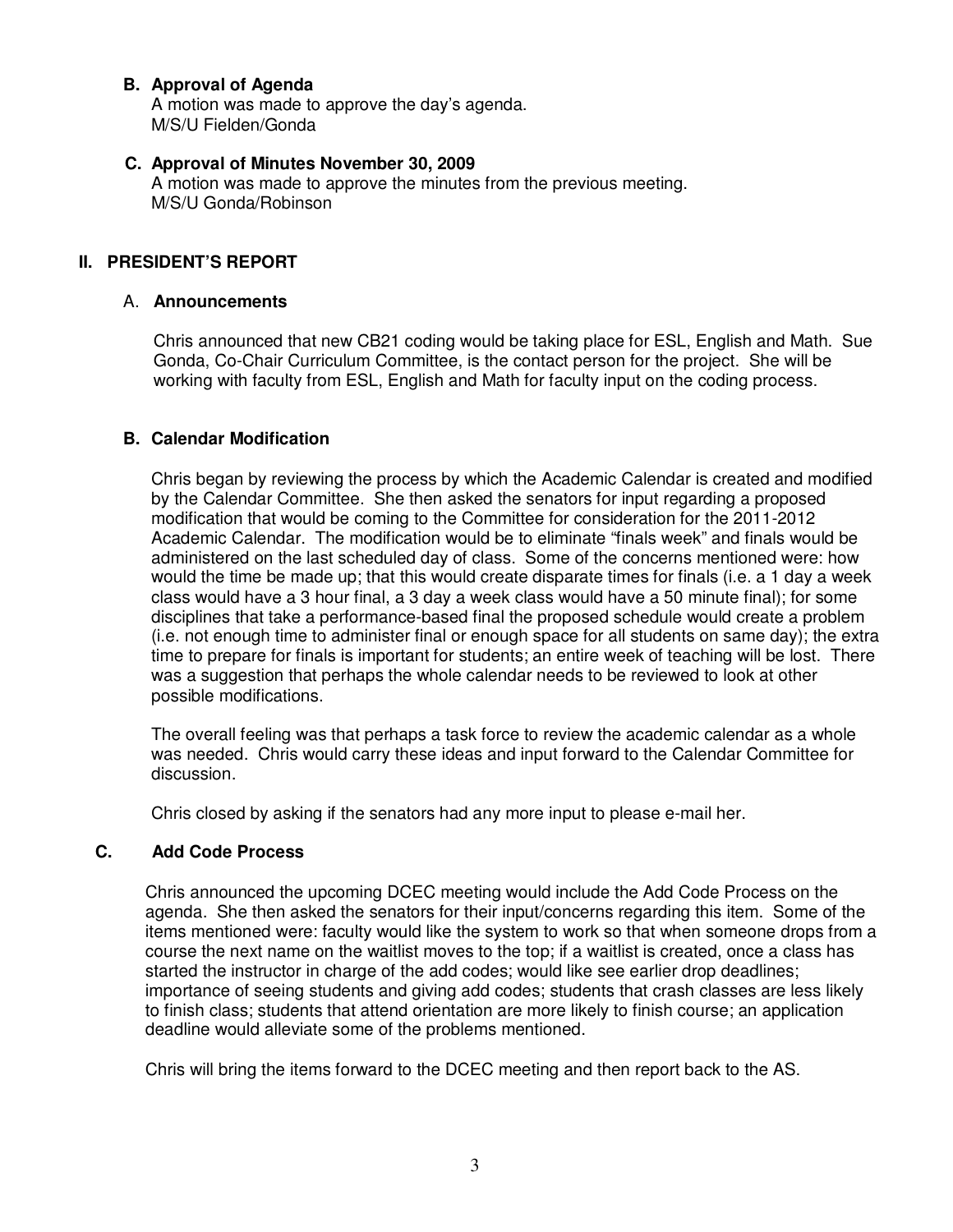### **III. Committee Reports**

None

### **IV. ACTION ITEMS**

### **A. GC Core Competencies**

Chris asked for a motion to table this item until a spring Academic Senate meeting as more work needed to be done on the proposal.

M/S/U Robinson/Atchison

### **B. Resolution in Support of Freedom of Speech**

Chris thanked Sheridan and the Senate officers for their work on the resolution and gave a brief overview of the Academic Senate for California Community Colleges (ASCCC) resolution as well as the situation at Southwestern Community College.

Chris asked for a motion to approve the resolution. M/S/U Robinson /Atchison

### **C. Resolution to Provide Regular Faculty Evaluation Training**

Chris asked for a motion to put the resolution on the table.

Chris then asked Beth Smith, Tenure Review Coordinator, to give an overview of the resolution. Beth began by noting that Faculty Evaluations is something the Academic Senate should be involved in by providing that the support and training necessary to have faculty evaluate one another. She noted the resolution commits to training on a regular basis and ensures that the training is faculty-driven. In the discussion that followed some of the items brought up were: could CATL be a training resource for evaluations; it would be helpful to those being evaluated to go to the training as well; training could be done during department meetings. Overall it was felt that training was needed on a regular basis. It was noted that, once the resolution was passed, then the process could move forward to the Professional Development Committee and an Evaluations Task Force to work on the details of the training.

Chris called for the question to approve the Resolution to Provide Regular Faculty Evaluation Training.

M/S/U Sim/Symington

### **D. Academic Integrity-Levels of Cheating Matrix**

Chris asked for a motion to put the document on the table. M/S Perchez/Fielden

Chris then reviewed the document for the senators and asked for their input. Some of the items mentioned in the discussion were: questions about the Saturday School option which is an example of using the cheating incident as a teachable moment; some felt the levels were a good idea, others felt cheating was cheating on any "level" and that number of infractions might better determine sanctions; levels are useful in determining what is reported to deans and what is handled at classroom; the idea that the individual faculty member needs to have options and tools to use to deal with cheating as it occurs.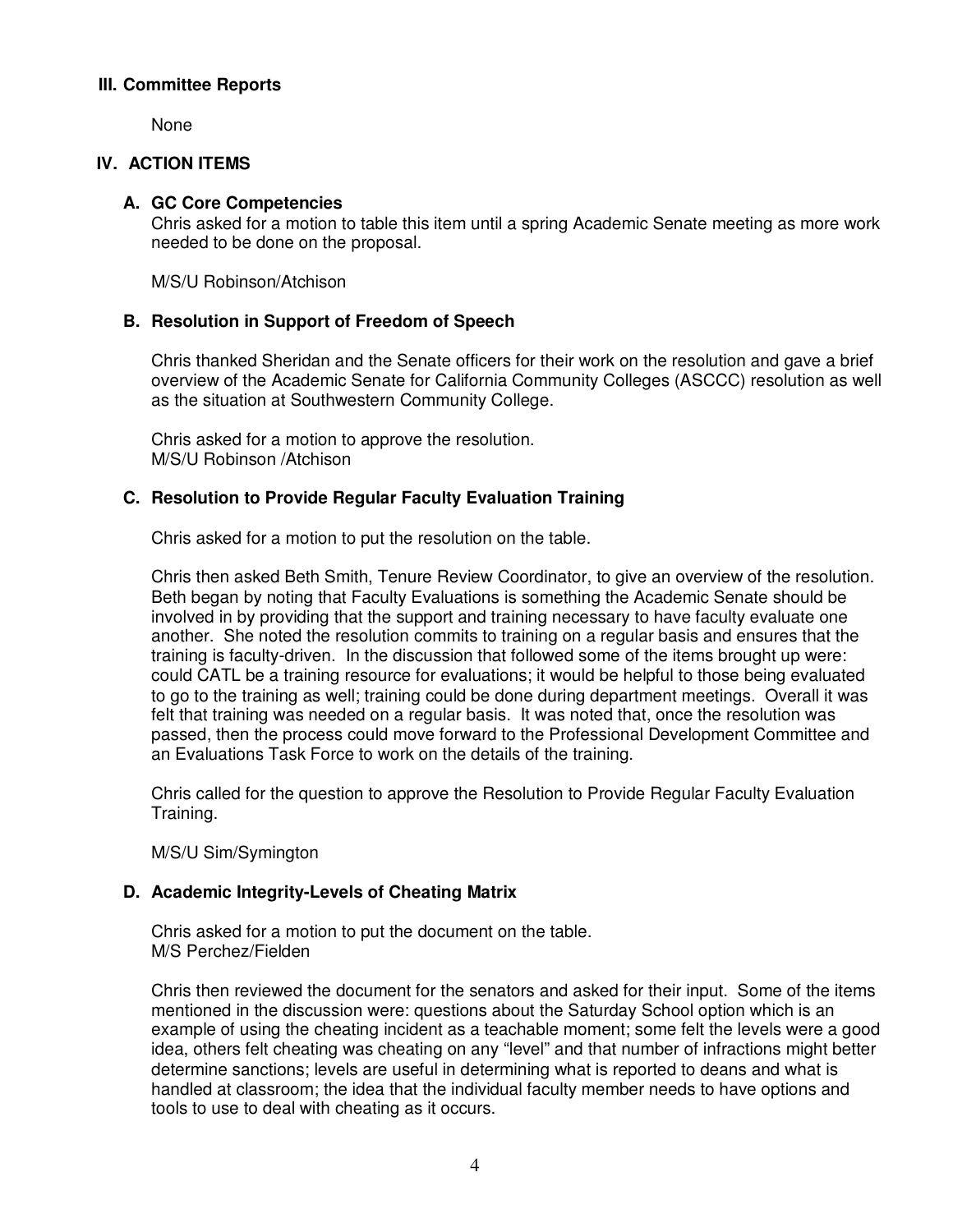Based on the discussion and time remaining, Chris called for a motion to table the document until the next meeting, February 1, 2010, as more discussion needed to occur.

M/S/U Atchison/Symington

### **IV. INFORMATION ITEMS**

None

Meeting Adjourned at 12:20pm Next meeting is scheduled for February 1, 2010.

CH: rw

The Academic Senate minutes are recorded and published in summary form. Readers of these minutes must understand that recorded comments in these minutes do not represent the official position of the Academic Senate. The Academic Senate expresses its official positions only through votes noted under "Action."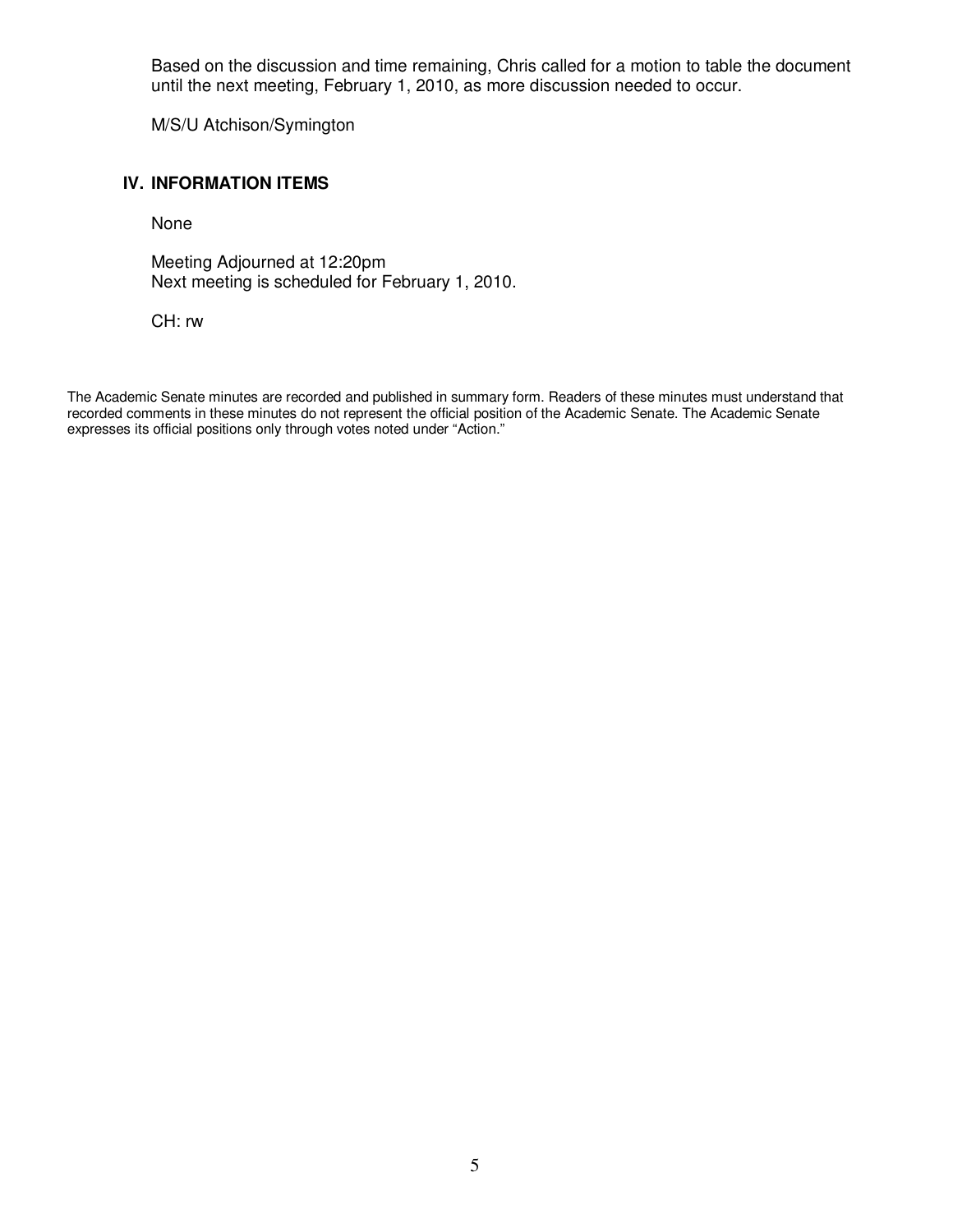### **Attachment #1**

# **Levels of Cheating Matrix**

| Levels of Cheating<br>Examples                                                                                               |                                                                                                                                                          | <b>Teacher Options for</b><br><b>Sanctions</b>                                                | <b>College Options</b><br>for Sanctions                                  | Should This Level be<br>Reported to the Dean? | Should This Level be<br>Reported to the ADSA? |
|------------------------------------------------------------------------------------------------------------------------------|----------------------------------------------------------------------------------------------------------------------------------------------------------|-----------------------------------------------------------------------------------------------|--------------------------------------------------------------------------|-----------------------------------------------|-----------------------------------------------|
| Level I<br>Unintentional or<br>Passive                                                                                       | <b>Citations</b><br>incomplete,<br>someone looks at<br>his/her paper,<br>missed the class<br>discussion on<br>cheating so<br>unaware                     | 1. Give a "0"<br>2. Replacement<br>assignment                                                 |                                                                          | Y or N                                        | Y or N                                        |
| <b>Level II</b><br>Opportunistic                                                                                             | Brought notes to<br>class with the<br>intention of use,<br>using previous<br>tests or labs,<br>copying/pasting<br>large segments of<br>text w/o citation | 1. Confiscate<br>materials<br>2. Give a "0"<br>3. Replacement<br>assignment<br>4. Lower grade | 1. Saturday<br>School<br>2. Meeting with<br><b>ADSA</b>                  | Y or N                                        | Y or N                                        |
| <b>Level III</b><br>Premeditated and<br>Acted Upon (might<br>be 2 <sup>nd</sup> offense in<br>same class by same<br>student) | Posing as another,<br>buying a paper off<br>the internet,<br>stealing exam or<br>lab, falsifying data                                                    | 1. Confiscate<br>materials<br>2. Give a "0"<br>3. Lower grade                                 | 1. Saturday<br>School<br>2. Meeting with<br><b>ADSA</b><br>3. Suspension | Y or N                                        | Y or N                                        |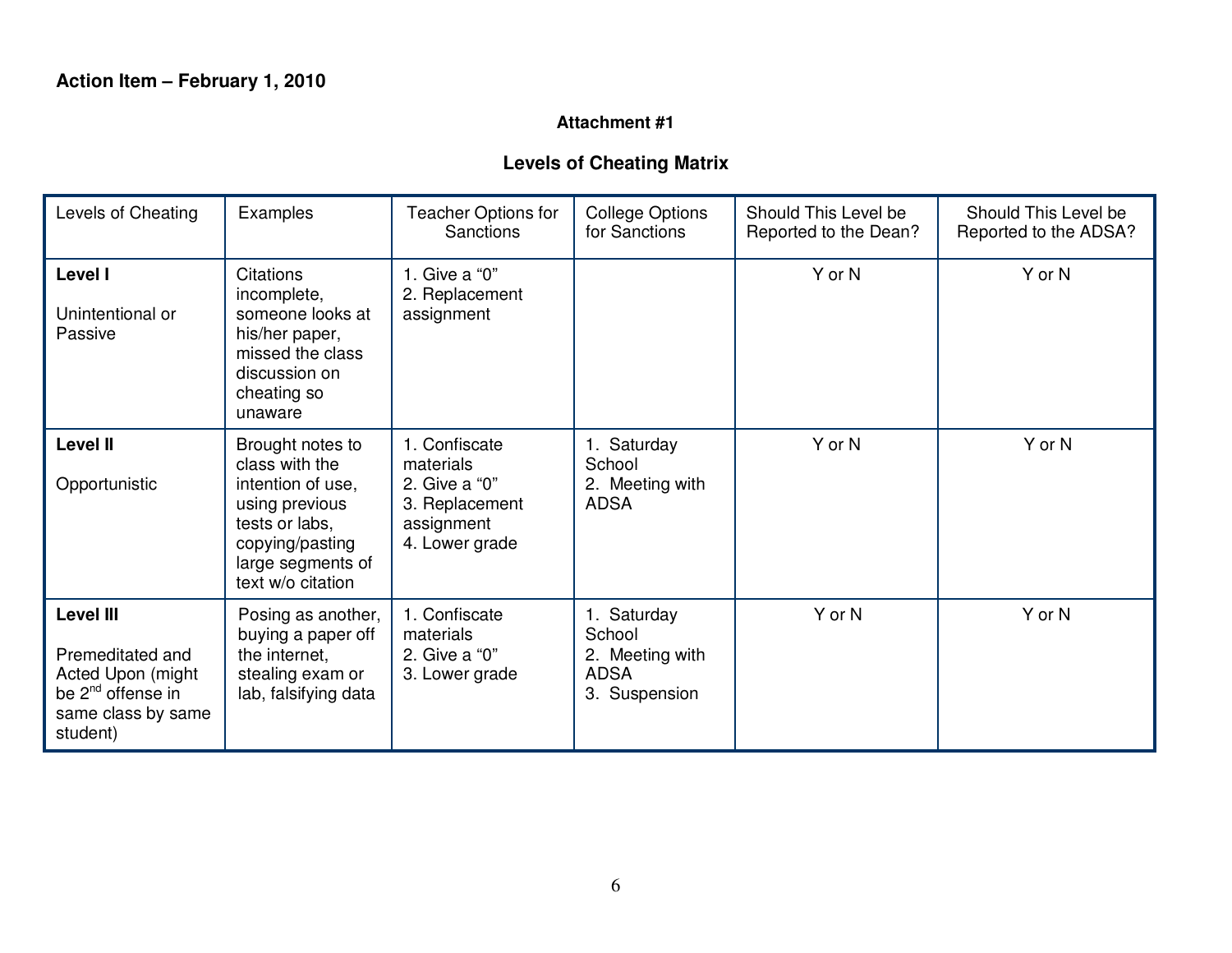### **Information Item – February 1, 2010**

### **Attachment #2**

### **GROSSMONT-CUYAMACA COMMUNITY COLLEGE DISTRICT**  Petition for Academic Rank

|                                                                                                        |             | Date:       |
|--------------------------------------------------------------------------------------------------------|-------------|-------------|
| To: Academic Senate, Grossmont College                                                                 |             |             |
| From: ______                                                                                           | Department: |             |
| I hereby apply for the rank of: _______                                                                |             |             |
| Years of full-time service:                                                                            |             |             |
|                                                                                                        |             |             |
| Professional Achievements satisfying requirements stated in Article III.A of the Academic Rank policy: |             |             |
| <b>ACTIVITY</b>                                                                                        |             | <b>DATE</b> |
|                                                                                                        |             |             |
|                                                                                                        |             |             |

College Service satisfying requirement(s) stated in Article III.B of the Academic Rank Policy.

|   | <b>ACTIVITY</b> | <b>DATE</b> |
|---|-----------------|-------------|
|   |                 |             |
|   |                 |             |
|   |                 |             |
|   |                 |             |
|   |                 |             |
|   |                 |             |
|   |                 |             |
|   |                 |             |
| . |                 |             |

04-1136-004

 $\overline{a}$ 

l

l

l

 $\overline{\phantom{a}}$ 

 $\overline{\phantom{a}}$ 

 $\overline{\phantom{a}}$ 

 $\overline{\phantom{a}}$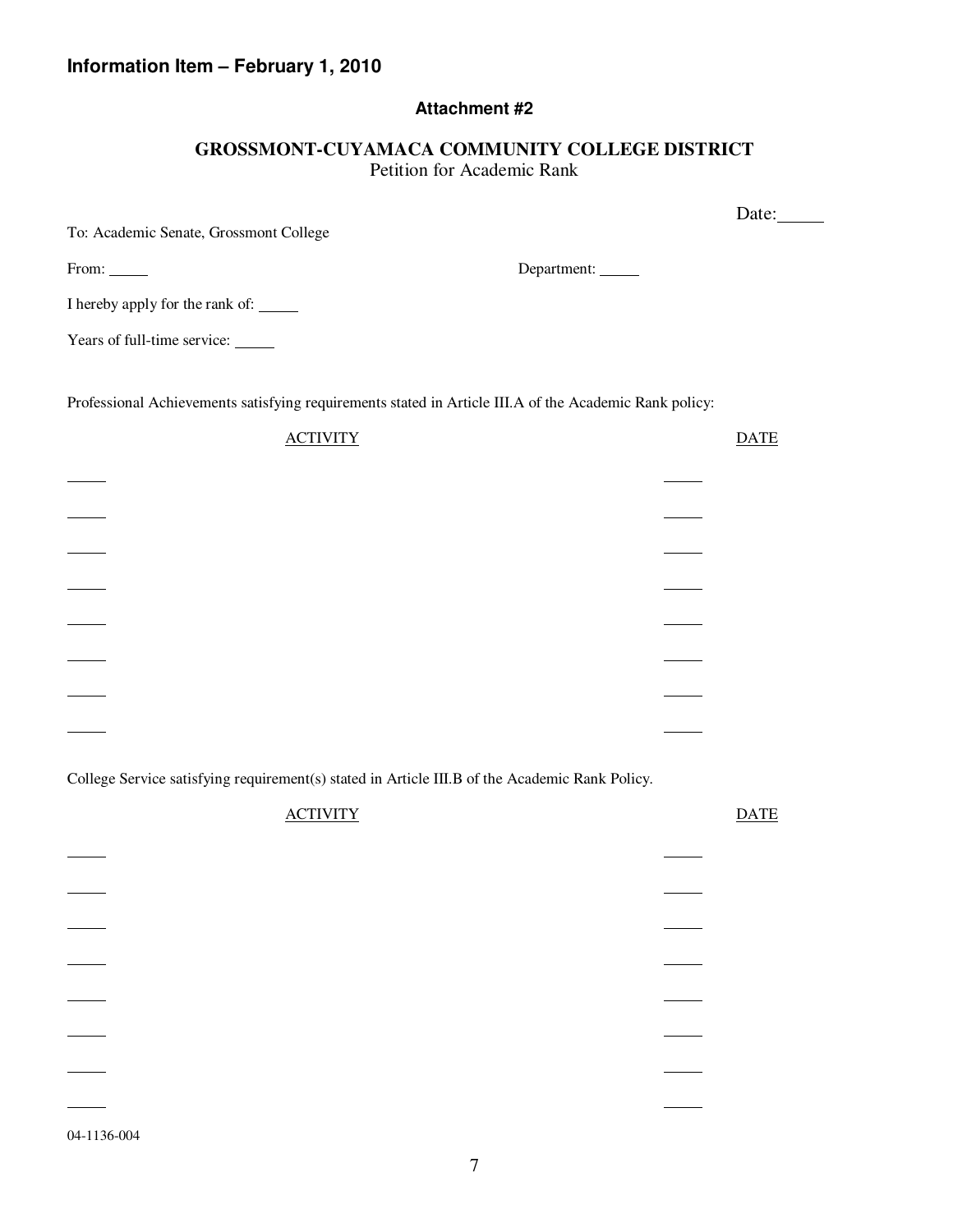|                                                                                                                                  | Dean:    |  |
|----------------------------------------------------------------------------------------------------------------------------------|----------|--|
| Signature                                                                                                                        | Division |  |
| College                                                                                                                          |          |  |
|                                                                                                                                  |          |  |
|                                                                                                                                  |          |  |
|                                                                                                                                  |          |  |
|                                                                                                                                  |          |  |
| Return this form to the President of the Academic Senate or the Chair, Academic Rank Committee.<br><b>FOR COMMITTEE USE ONLY</b> |          |  |

Comments:

*Chair, Academic Rank Committee Date*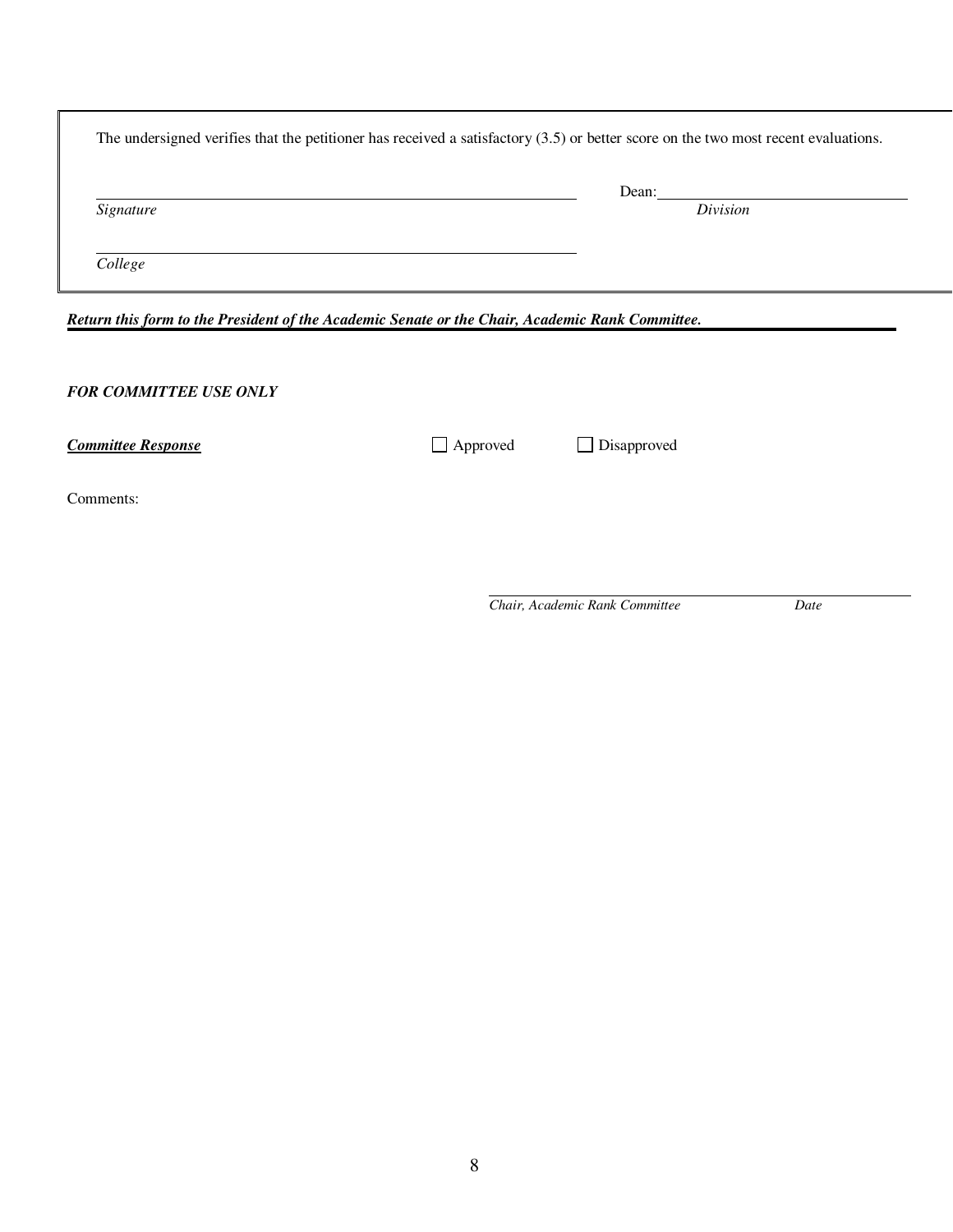## **Information Item – February 1, 2010**

**Attachment #3**

| Reg                                             | begins                                     | 1 week<br>before<br>classes | begin                | 2 <sup>nd</sup><br><b>Classes</b><br>Week                | of Class                                 |  |
|-------------------------------------------------|--------------------------------------------|-----------------------------|----------------------|----------------------------------------------------------|------------------------------------------|--|
| Options                                         |                                            |                             |                      |                                                          |                                          |  |
| Current                                         | No wait<br>lists                           |                             | Turn on<br>wait list | Add codes<br>required, if<br>no seats-<br><b>DYNAMIC</b> | Add codes<br>required for<br>all classes |  |
| <b>OPTION A</b>                                 | No change                                  |                             | No change            | Require<br>add codes<br>for all                          |                                          |  |
| <b>Auto Wait List</b><br>Options:               |                                            |                             |                      |                                                          |                                          |  |
| <b>OPTION B-1</b><br>Auto<br>registration       | Turn on<br>wait list-<br>auto<br>register  |                             |                      | Require<br>add codes<br>for all                          |                                          |  |
| <b>OPTION B-2</b><br>Auto<br>registration       | Turn on<br>wait list-<br>auto<br>register  |                             |                      | Add codes<br>required, if<br>no seats-<br><b>DYNAMIC</b> |                                          |  |
| <b>OPTION C-1</b><br>Send<br>student e-<br>mail | Turn on<br>wait list-<br>student<br>option |                             |                      | Require<br>add codes<br>for all                          |                                          |  |
| OPTION C-2 Turn on                              |                                            |                             |                      | Add codes                                                |                                          |  |

Routing: Academic Senate Revised: March, 1996 College President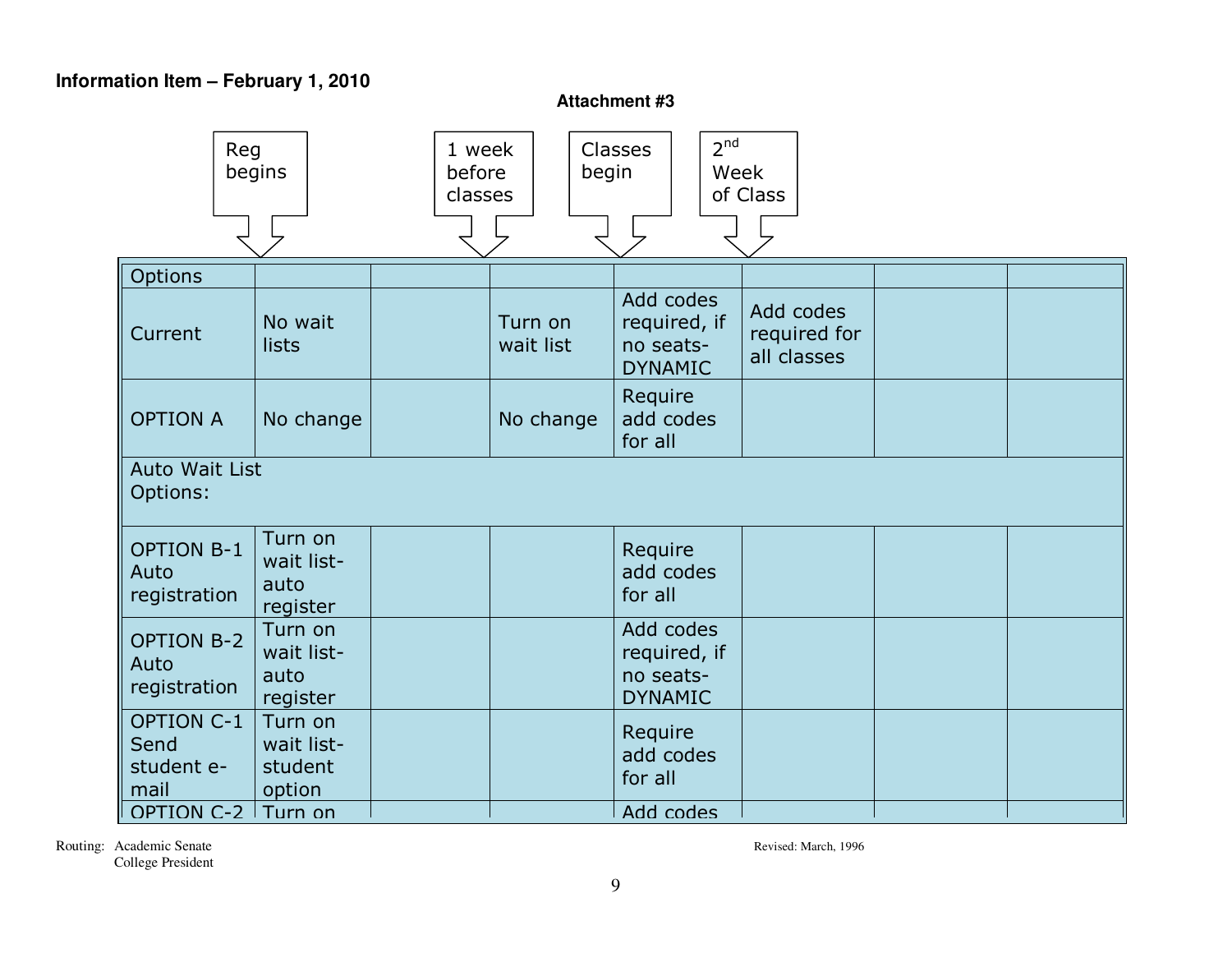**Attachment #4**

# **BP 1200 District and College Mission Statements**

#### Reference: **WASC/ACCJC Standard One Board Policies 2410, 2510, 2515, 2520**

Adoption Date: August 21, 2001 Updated: February 20, 2007

The District and college Mission Statements are part of the six-year strategic planning process. The Mission Statements are as follows:

### **DISTRICT MISSION STATEMENT**

### **Vision**

Transforming lives through learning.

#### **Mission**

Provide outstanding learning opportunities that prepare students to meet community needs and future challenges of a complex, global society.

Grossmont-Cuyamaca Community College District fulfills its mission by providing

- Outstanding undergraduate education leading to certificates, associate degrees, and transfer;
- Excellent career and technical education programs that prepare students for workforce entry and advancement;
- Comprehensive student development and support services that help students succeed in meeting their educational goals;
- Engaging educational services that meet learners needs in basic skills, English language proficiency, and lifelong learning; and
- Responsive social and economic development programs and community partnerships.

### **Value Statement**

Cultivate a student-centered culture of excellence, trust, stewardship, and service.

### **GROSSMONT COLLEGE MISSION STATEMENT**

#### **Vision**

Grossmont College - Changing lives through education.

### **Mission**

Grossmont College is committed to providing an exceptional learning environment that enables diverse individuals to pursue their hopes, dreams, and full potential and to developing enlightened leaders and thoughtful citizens for the global community.

Our mission is fulfilled by providing the people of East San Diego County with:

- Transfer degrees and certificates programs
- Career technical education and workforce development
- Basic skills
- Student support services that promote student access and achievement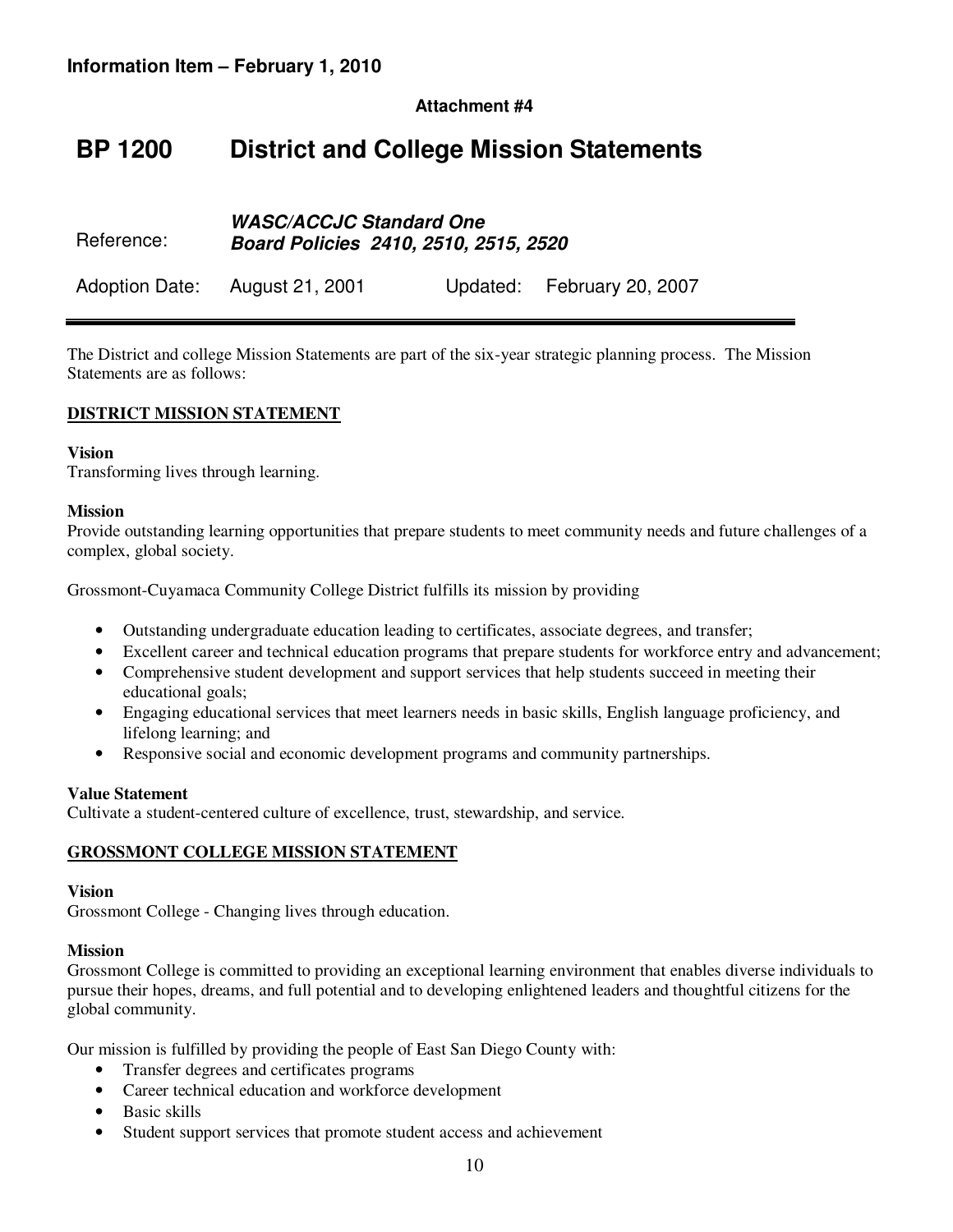• Community education

### **Values**

- **Learning and Student Success** We dedicate our resources and ourselves in support of our students and their pursuits to achieve their academic, professional, and personal goals.
- **Creativity and Innovation** We value the capacity for ingenuity and originality on our campus and within our community.
- **Pursuit of Excellence and Continuous Improvement** We strive for excellence in our programs and services. We believe in the capacity for continuous improvement in the pursuit of excellence. We accept the challenges of being accountable for our efforts.
- **Integrity** We commit to acting and speaking truthfully and responsibly and hold ourselves and others accountable to this standard.
- **Power of Diversity and Inclusion** We are committed to a climate for learning that considers diverse perspectives to be a powerful component in the education of every individual, valuing and accommodating both differences and commonalities.
- **Civility** We value fair, respectful, thoughtful interactions, based on a positive approach, that promote reflection, foster deeper understanding of phenomena, and permit achievement of common goals.
- **Balance** We value a nurturing and positive approach in all we do, embracing laughter and enthusiasm, as we nurture the development of the whole individual, including the intellectual, spiritual, emotional, and physical well-being of each individual.

### **CUYAMACA COLLEGE MISSION STATEMENT**

### **Vision**

Learning for the Future

### **Mission**

The mission of Cuyamaca College is to serve a diverse community of students who seek to benefit from the college's wide range of educational programs and services.

In order to fulfill its commitment to student learning, the college provides:

- Instructional programs that meet student needs for transfer education, career technical education, general education and basic skills courses
- Community education programs and services
- Programs that promote economic, civic and cultural development

To facilitate this mission, Cuyamaca College provides a comprehensive range of support services including: outreach and access initiatives, academic and learning resources, student development programs, and multicultural and cocurricular activities.

In support of its mission, Cuyamaca College structures its planning processes and engages the college community by pursuing the following areas of focus, which form the foundation of the 2010-2016 Strategic Plan:

- Student Access
- Learning and Student Success
- Value and Support of Employees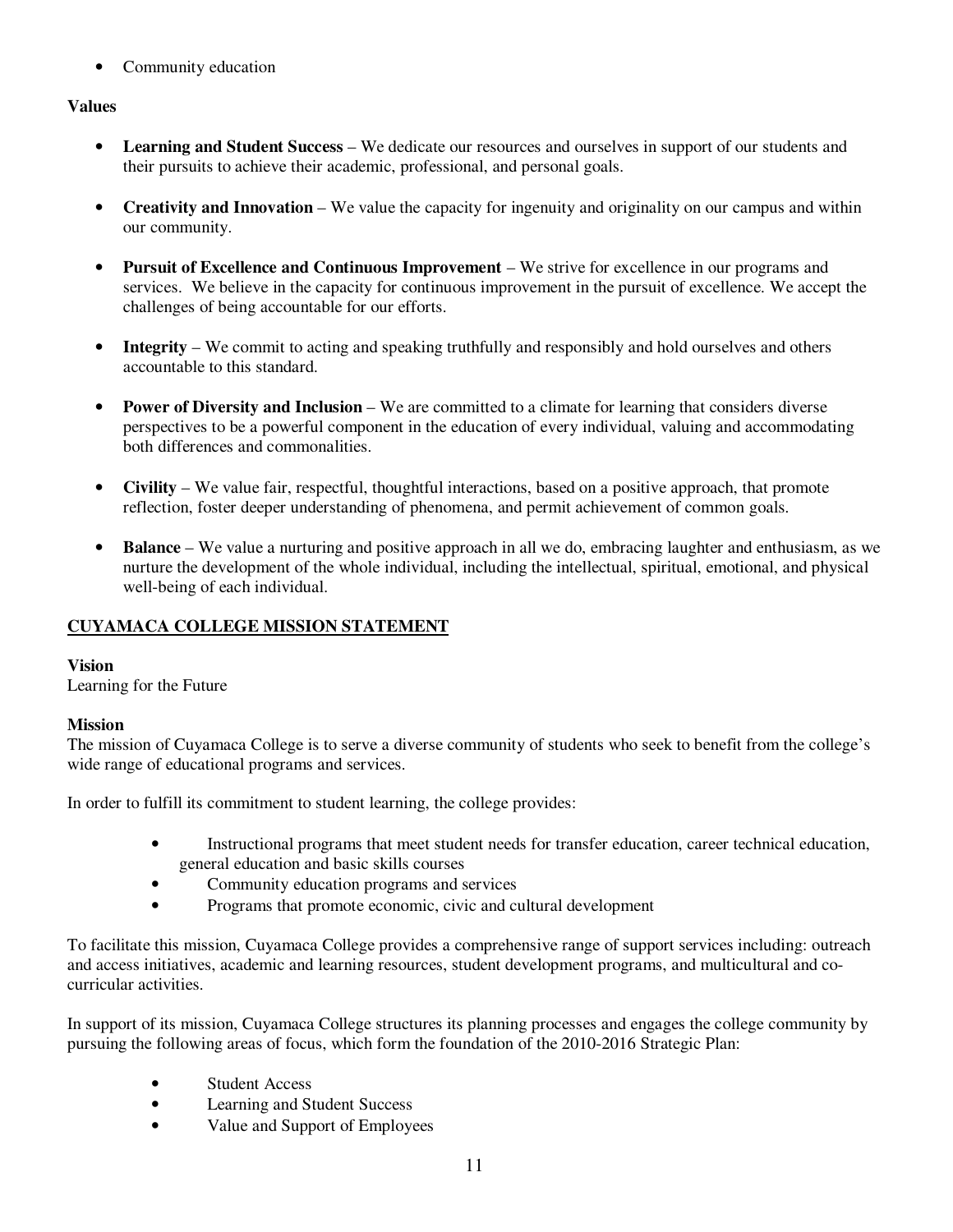- Economic and Community Development
- Fiscal and Physical Resources

### **Values**

Our Mission is reflected in the college's six core values:

- 
- Academic Excellence<br>• Student Access and Su<br>• Environmental Stewar Student Access and Success
- Environmental Stewardship<br>• Strong Community Relations
- Strong Community Relations<br>• Innovation and Creativity
- Innovation and Creativity<br>• Diversity and Social Harm
- Diversity and Social Harmony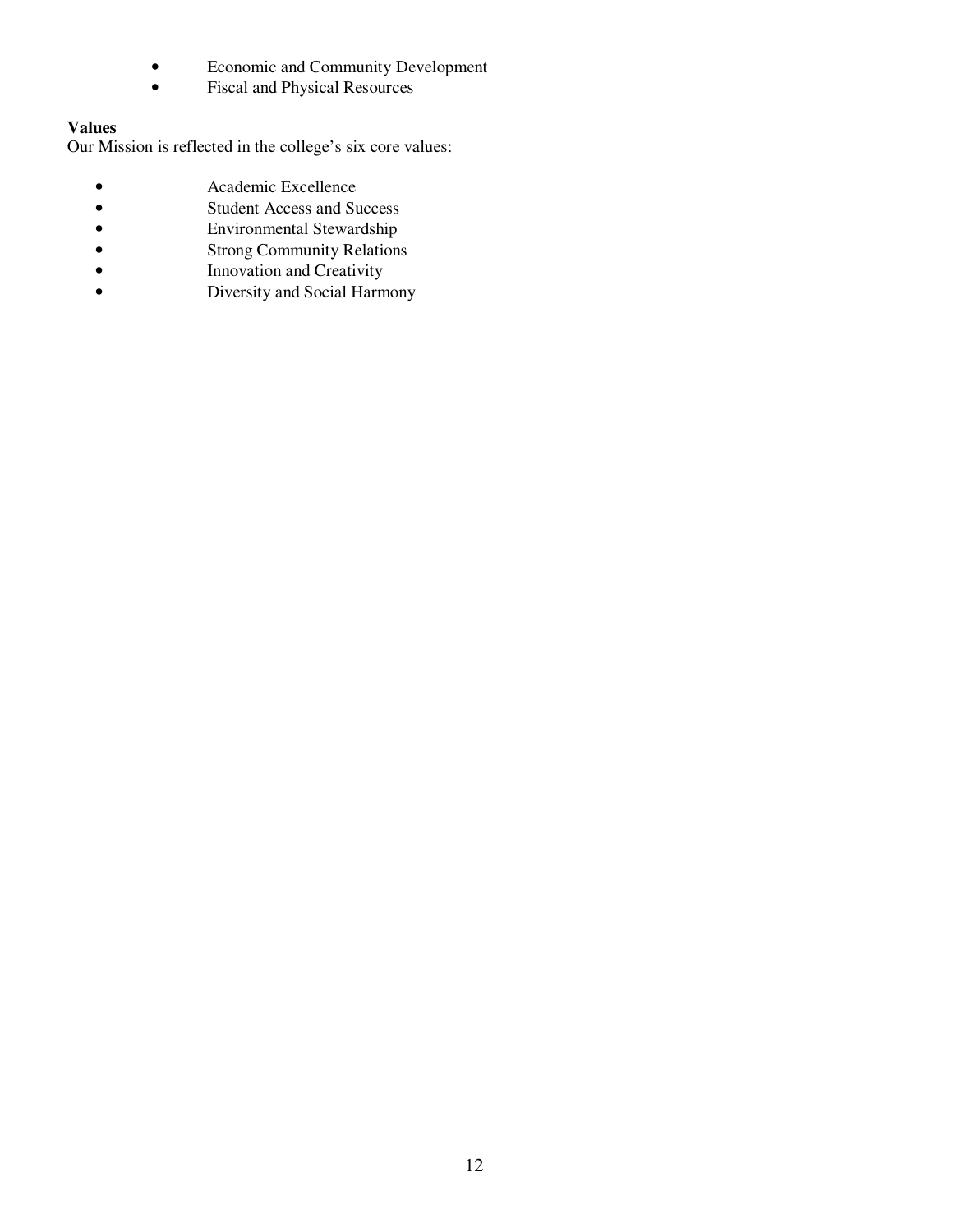### **Attachment #5**

# **BP 3900 Political Activity**

Reference: **Education Code Sections 7054, 7056; Government Code Section 8314** 

Adoption Date: April 15, 2003

Members of the Board and employees shall not use District funds, services, supplies, or equipment to urge the passage or defeat of any ballot measure or candidate, including, but not limited to, any candidate for election to the Governing Board. The term "equipment" is intended to include, but is not limited to mailboxes procured at taxpayer expense.

This policy prohibits political activity as described above during an employee's working hours, but shall not be construed to prohibit an employee from urging the support or defeat of a ballot measure or candidate during nonworking time.

Initiative or referendum measures may be drafted on an area of legitimate interest to the District. The Board may by resolution express the Board's position on ballot measures. Public resources may be used only for informational efforts regarding ballot measures. **(Moved from BP 2716)**